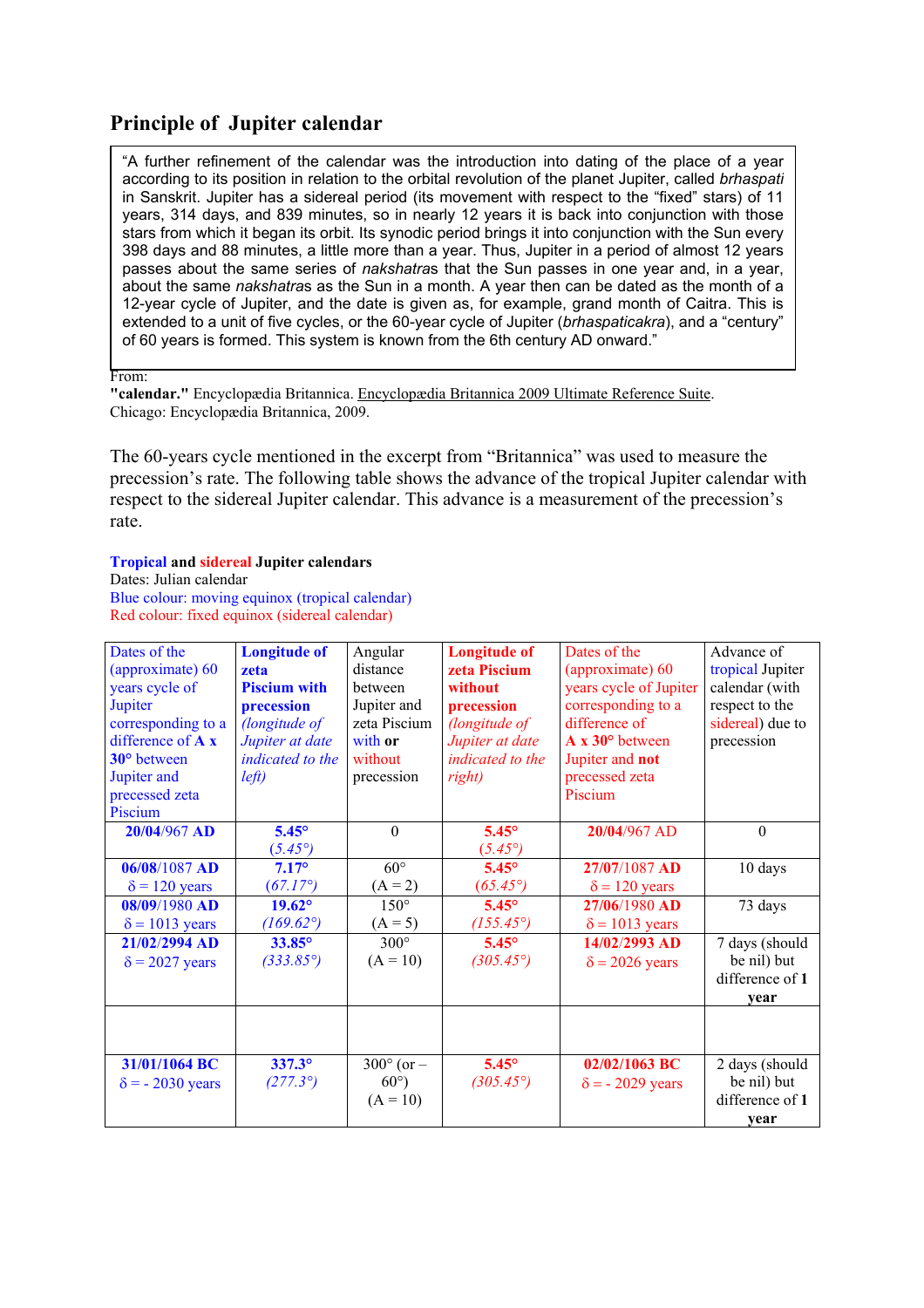## **Method:**

The column 1 (blue) provides the date **D1** when a difference of ecliptic longitude of 60°, for example, was **directly observed** between Jupiter and precessed (true) zeta Piscium. The column 5 (red) provides the date **D2** when the same difference of 60° **could have been** observed between Jupiter and the supposedly not precessed zeta Piscium. The date D2 could be easily determined by watching the crossing of Jupiter through a tropical longitude equal to the longitude of zeta Piscium in 967 plus 60°.

Advance of tropical Jupiter calendar  $=$  date of tropical calendar  $-$  date of sidereal calendar  $=$  $D1 - D2$ 

### **Results:**

Each time the advance of the tropical Jupiter calendar is nil (with a difference of 1 year between the tropical and sidereal Jupiter calendars), the equinox has crossed approximately a zodiacal sector. The latter should be equal to 30° (it is between 28° and 29° in this case) but the inaccuracy of the method and, to a lesser extent, the proper motion of the reference star can create the observed errors. Moreover, the ancients calculated the longitude of the "mean planet" (Mercier) while we calculated the longitude of the true planet. We wonder if the ancients were able to watch the motion of Jupiter during such a large span (theoretical period  $= 2028$  years).

Anyway, the ancients have probably tried to use such a method. In the context of the Surya-Siddhanta, the reference star was probably zeta Piscium. This star, the degree zero of the Indian sidereal zodiac, was indeed near Jupiter at the vernal equinox of 564 AD (image below). The conjunction of Jupiter with zeta Piscium on 20 / 04 / 967 AD would have been a symbolic reminder of the particular method used to measure the precession's rate since the publishing of the Surya-Siddhanta.

#### **Suggested event which could have been used as the beginning of a Jupiter calendar allowing to measure the precession's rate:**

On 13/03/564 CE, Jupiter crossed the ecliptic meridian running through:

- The tropical zero point ie the vernal equinox

- The sidereal zero point ie a point located 10 arcminutes east of  $\zeta$  (zeta) Piscium The longitude of Jupiter was nil at 11:48 (Lanka time). At the same moment , the Moon was

full (age  $= 14.28$  days).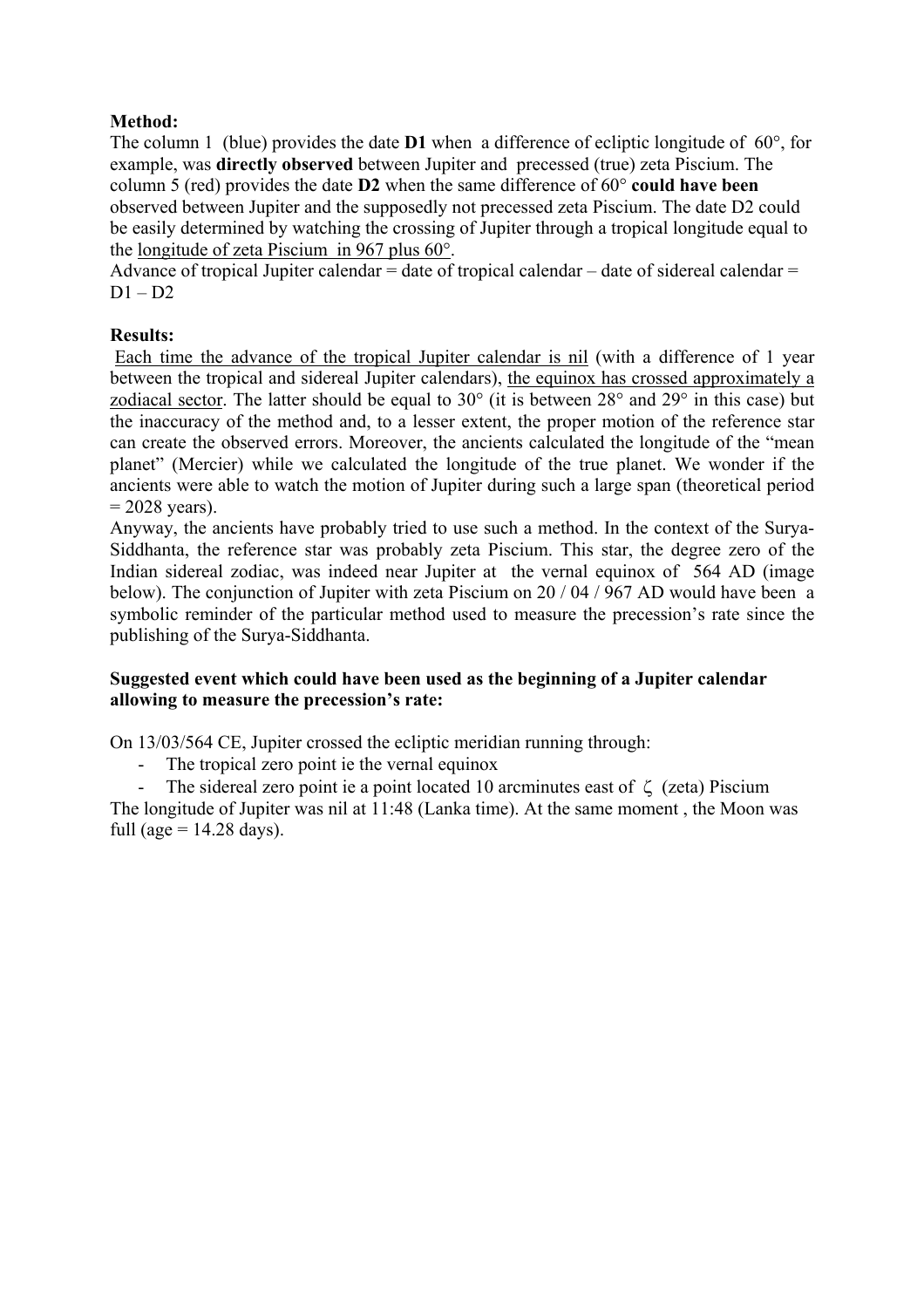

We think this conjunction of Jupiter with the two zero points was used as the beginning of a Jupiter calendar because it occurred one week before another event which was the origin of the Sassanian astronomical reform (Persia ;  $6<sup>th</sup>$  century).

On 20/03/564 CE, indeed, Jupiter was in conjunction with the Sun almost exactly at the moment of the spring equinox. The Persian tables of  $6<sup>th</sup>$  century (Zij al-Shah), the Arabic tables of  $9<sup>th</sup>$  century (Khwarizmian tables) and  $11<sup>th</sup>$  century (Toledan tables) and the Indian Surya Siddhanta used this particular moment as a reference.